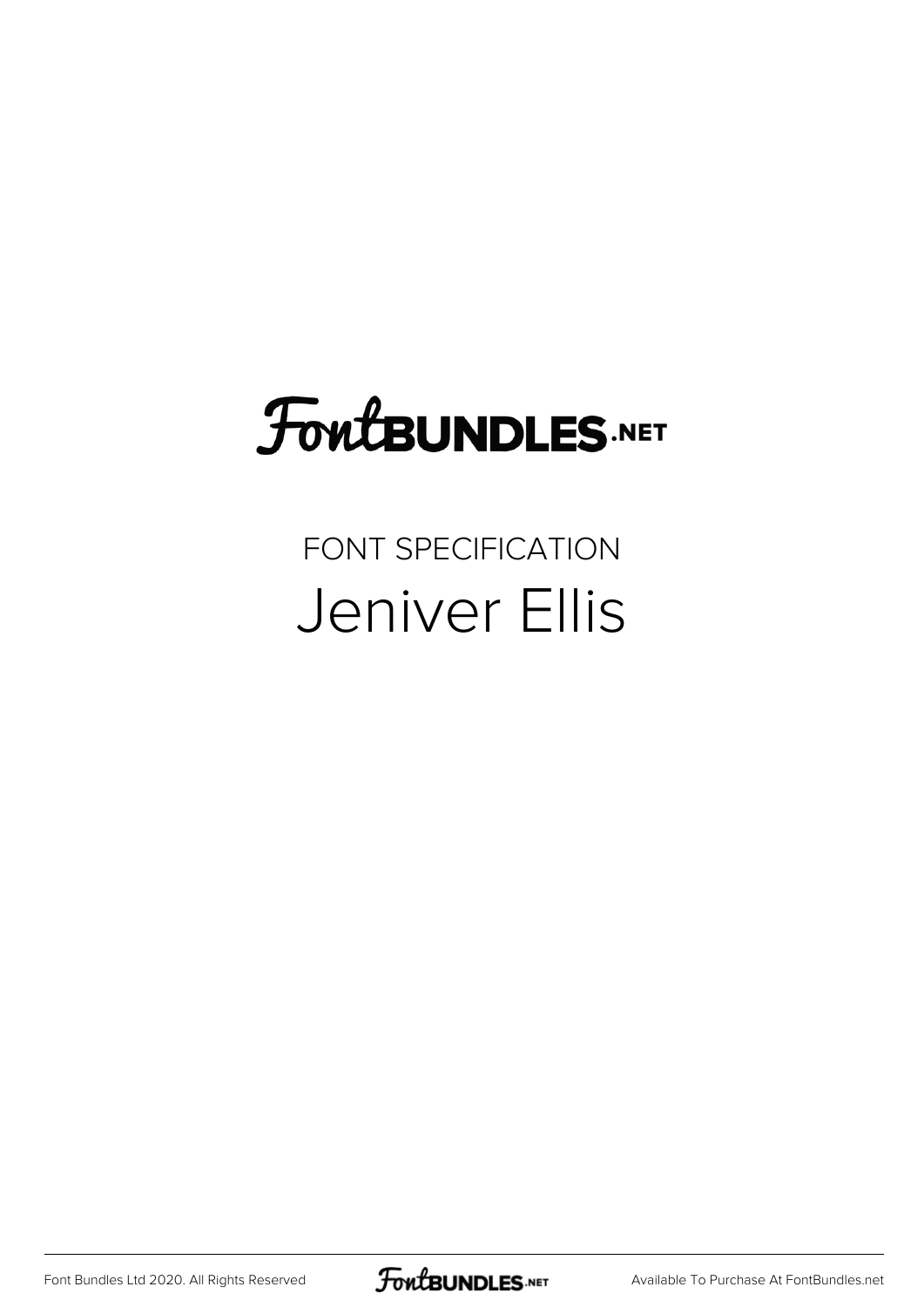#### Jennifer Ellis - Regular

Uppercase Characters

### ABCDEFGHIJKLMNOPQRS TUVWXYZ

Lowercase Characters

## $\alpha$ bcdefghijklmnopqvstuvm  $X\,$

Numbers

#### 0123456789

Punctuation and Symbols

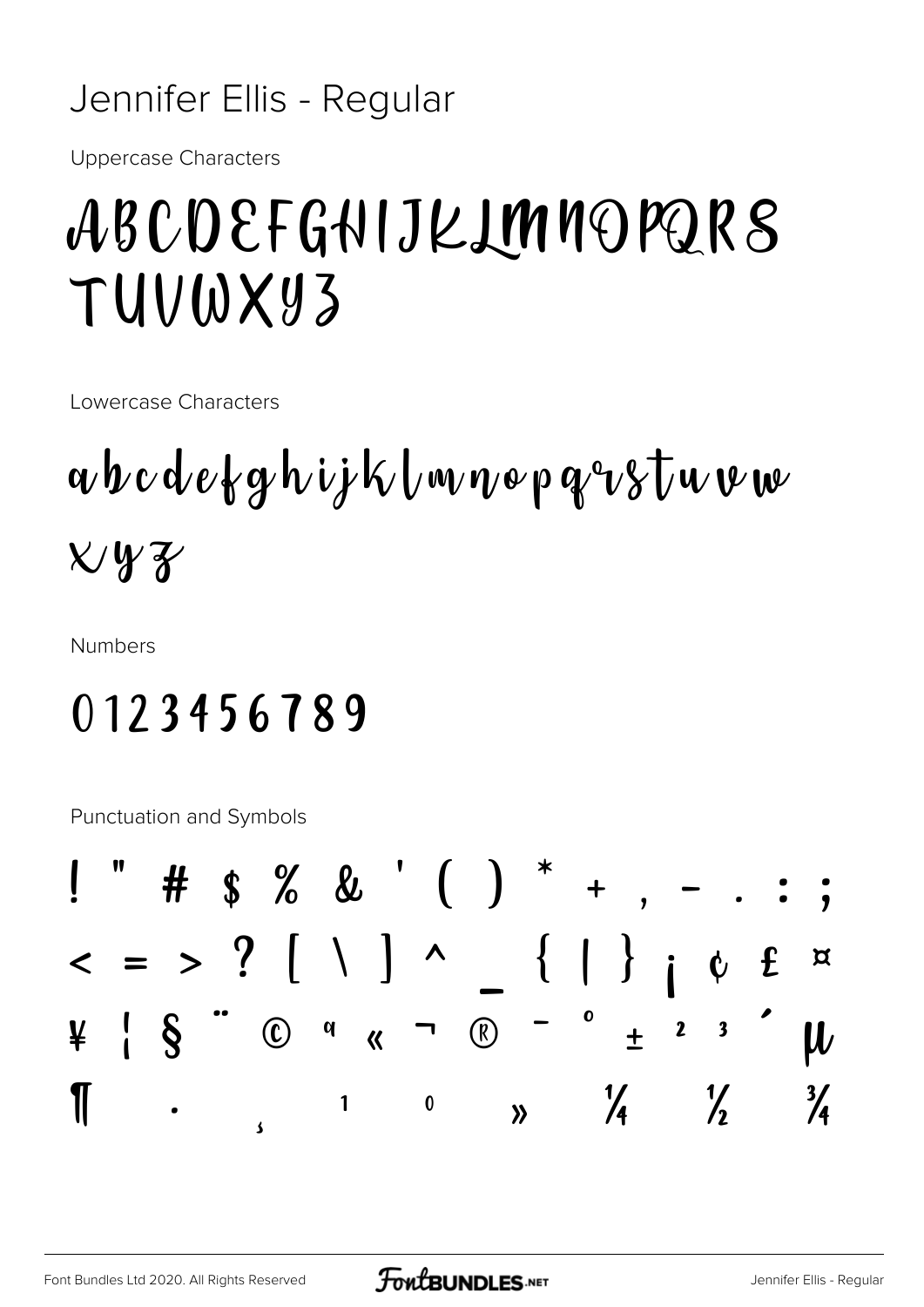All Other Glyphs

# À Á Â Ã Ä Å Æ Ç È É Ê Ë Ì Í Î Ï Ð Ñ Ò Ó Ô Õ Ö × Ø Ù Ú  $\hat{U}$   $\hat{U}$   $\hat{y}$   $\uprho$   $\hat{\bf k}$  à  $\omega$  á  $\hat{\bf u}$   $\hat{\bf w}$  $\ddot{a}$   $\ddot{a}$   $\alpha$   $\dot{c}$   $\dot{c}$   $\ddot{c}$   $\ddot{c}$   $\ddot{c}$  $\hat{\nu}$   $\hat{\nu}$   $\dot{\sigma}$   $\tilde{\eta}$   $\dot{\sigma}$   $\hat{\sigma}$   $\tilde{\sigma}$   $\tilde{\sigma}$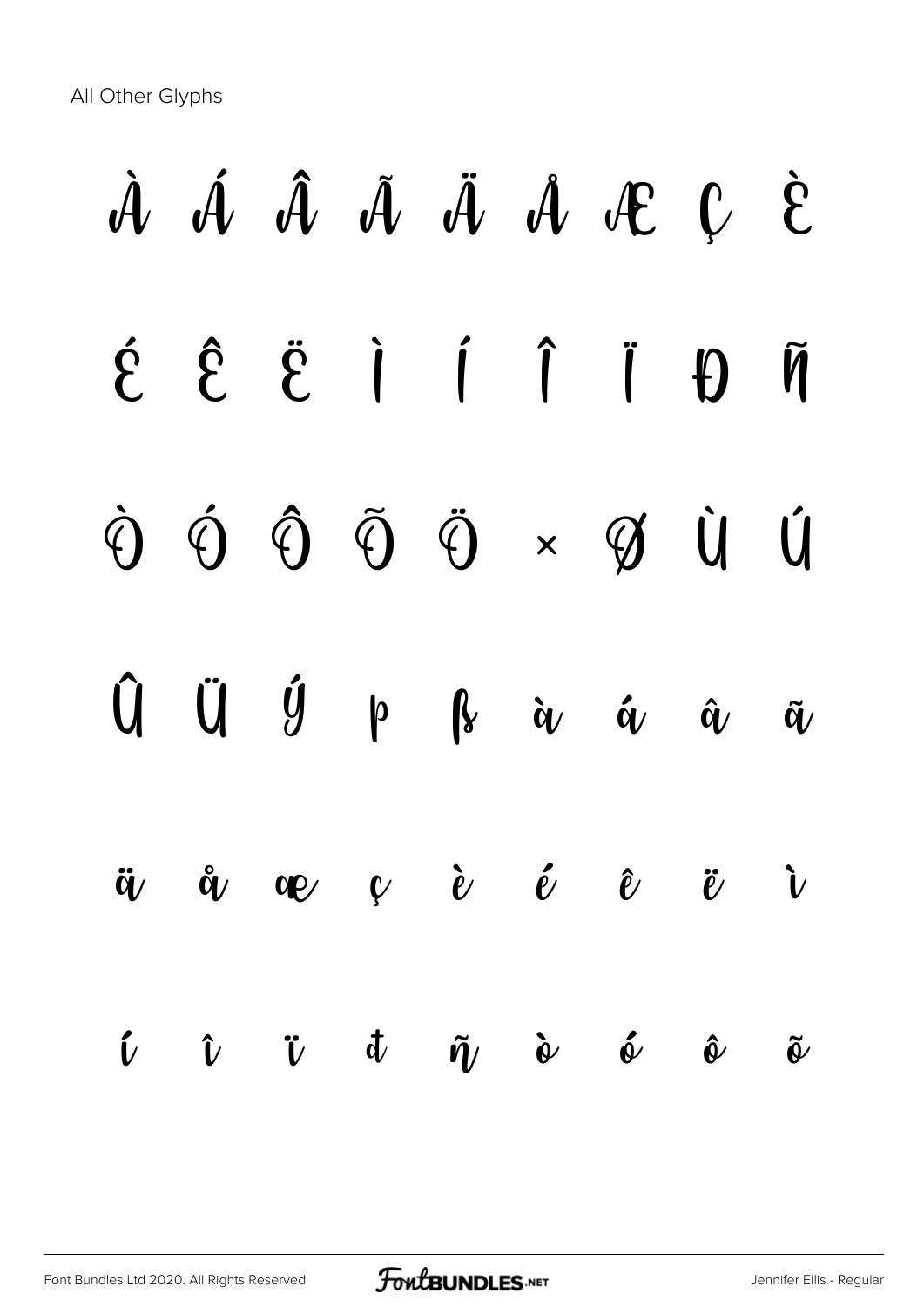|  |  |  | $\ddot{\phi}$ $\div$ $\phi$ $\dot{u}$ $\dot{u}$ $\ddot{u}$ $\ddot{u}$ $\dot{y}$ $\phi$                                                                                                                                                                                                                                                                                                                                                                                    |  |
|--|--|--|---------------------------------------------------------------------------------------------------------------------------------------------------------------------------------------------------------------------------------------------------------------------------------------------------------------------------------------------------------------------------------------------------------------------------------------------------------------------------|--|
|  |  |  | $\ddot{y}$ $\bar{\mathcal{A}}$ $\bar{\alpha}$ $\ddot{\mathcal{A}}$ $\ddot{\alpha}$ $\mathcal{A}$ $\alpha$ $\dot{\mathcal{C}}$ $\dot{\mathcal{C}}$                                                                                                                                                                                                                                                                                                                         |  |
|  |  |  | $\hat{U}$ $\hat{U}$ $\hat{U}$ $\hat{U}$ $\hat{U}$ $\hat{U}$ $\hat{U}$ $\hat{U}$ $\hat{U}$                                                                                                                                                                                                                                                                                                                                                                                 |  |
|  |  |  | $\begin{array}{ccccccccccccc}\n&\textbf{t} & \textbf{v} & \textbf{v} & \textbf{v} & \textbf{v} & \textbf{v} & \textbf{v} & \textbf{v} & \textbf{v} & \textbf{v} & \textbf{v} & \textbf{v} & \textbf{v} & \textbf{v} & \textbf{v} & \textbf{v} & \textbf{v} & \textbf{v} & \textbf{v} & \textbf{v} & \textbf{v} & \textbf{v} & \textbf{v} & \textbf{v} & \textbf{v} & \textbf{v} & \textbf{v} & \textbf{v} & \textbf{v} & \textbf{v$                                       |  |
|  |  |  | $\check{\mathcal{E}}\quad \  \  \check{\mathcal{E}}\quad \  \  \, \hat{\mathcal{G}}\quad \  \, \check{\mathcal{G}}\quad \  \  \, \check{\mathcal{G}}\quad \  \  \, \check{\mathcal{G}}\quad \  \  \, \check{\mathcal{G}}\quad \  \  \, \check{\mathcal{G}}\quad \  \  \, \hat{\mathcal{G}}\quad \  \  \, \hat{\mathcal{G}}\quad \  \  \, \hat{\mathcal{G}}\quad \  \  \, \hat{\mathcal{G}}\quad \  \  \, \hat{\mathcal{G}}\quad \  \  \, \hat{\mathcal{G}}\quad \  \  \,$ |  |
|  |  |  | $\hat{h}$ $\tilde{I}$ $\tilde{v}$ $\overline{I}$ $\overline{v}$ $\overline{v}$ $\overline{v}$ $\overline{v}$ $\overline{v}$                                                                                                                                                                                                                                                                                                                                               |  |
|  |  |  | Ĵ ĵ Ĺ ĺ Ľ ľ Ł ŀ Ł                                                                                                                                                                                                                                                                                                                                                                                                                                                         |  |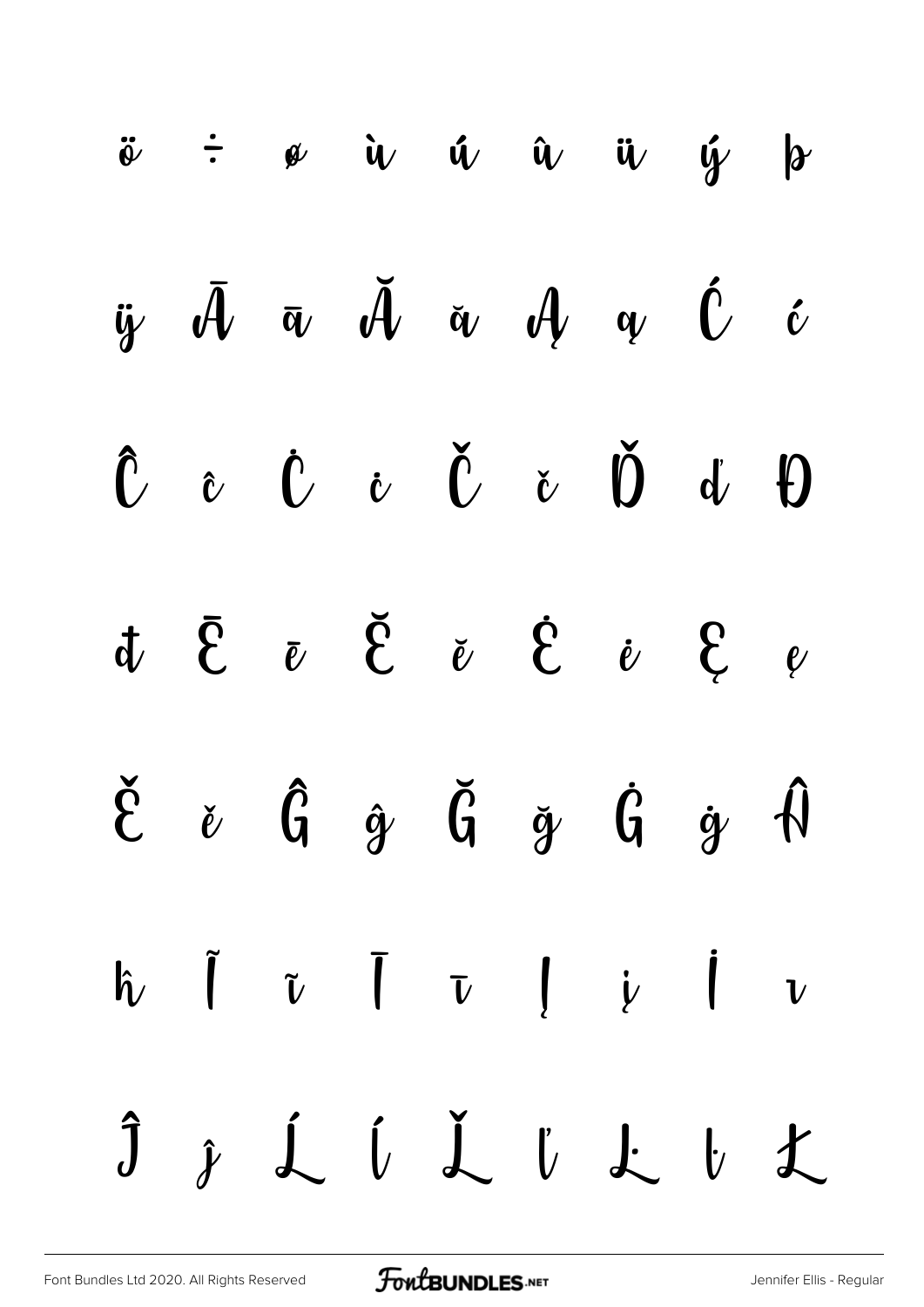|  | $t \quad \text{if} \quad \text{if} \quad \text{if} \quad \text{if} \quad \Theta \quad \bar{\Phi} \quad \bar{\Theta} \quad \bar{\Phi}$                                              |  |  |  |
|--|------------------------------------------------------------------------------------------------------------------------------------------------------------------------------------|--|--|--|
|  | $\check{\vartheta} \quad \text{if} \quad \mathfrak{C} \quad \text{if} \quad \check{\mathfrak{C}} \quad \check{\mathfrak{R}} \quad \check{\mathfrak{C}} \quad \check{\mathfrak{R}}$ |  |  |  |
|  | 8888888777                                                                                                                                                                         |  |  |  |
|  | $\begin{array}{ccccccccccccc}\n\tilde{U} & \tilde{u} & \tilde{U} & \bar{u} & \tilde{U} & \tilde{u} & \tilde{u} & \tilde{u}\n\end{array}$                                           |  |  |  |
|  | $\hat{u}$ $\hat{U}$ $\hat{v}$ $\hat{w}$ $\hat{y}$ $\hat{y}$ $\hat{z}$                                                                                                              |  |  |  |
|  | $\frac{1}{3}$ $\frac{1}{3}$ $\frac{1}{3}$ $\frac{1}{3}$ $\frac{1}{3}$ $\sim$ - -                                                                                                   |  |  |  |
|  | $\therefore$ $\omega$ $\omega$ $\omega$                                                                                                                                            |  |  |  |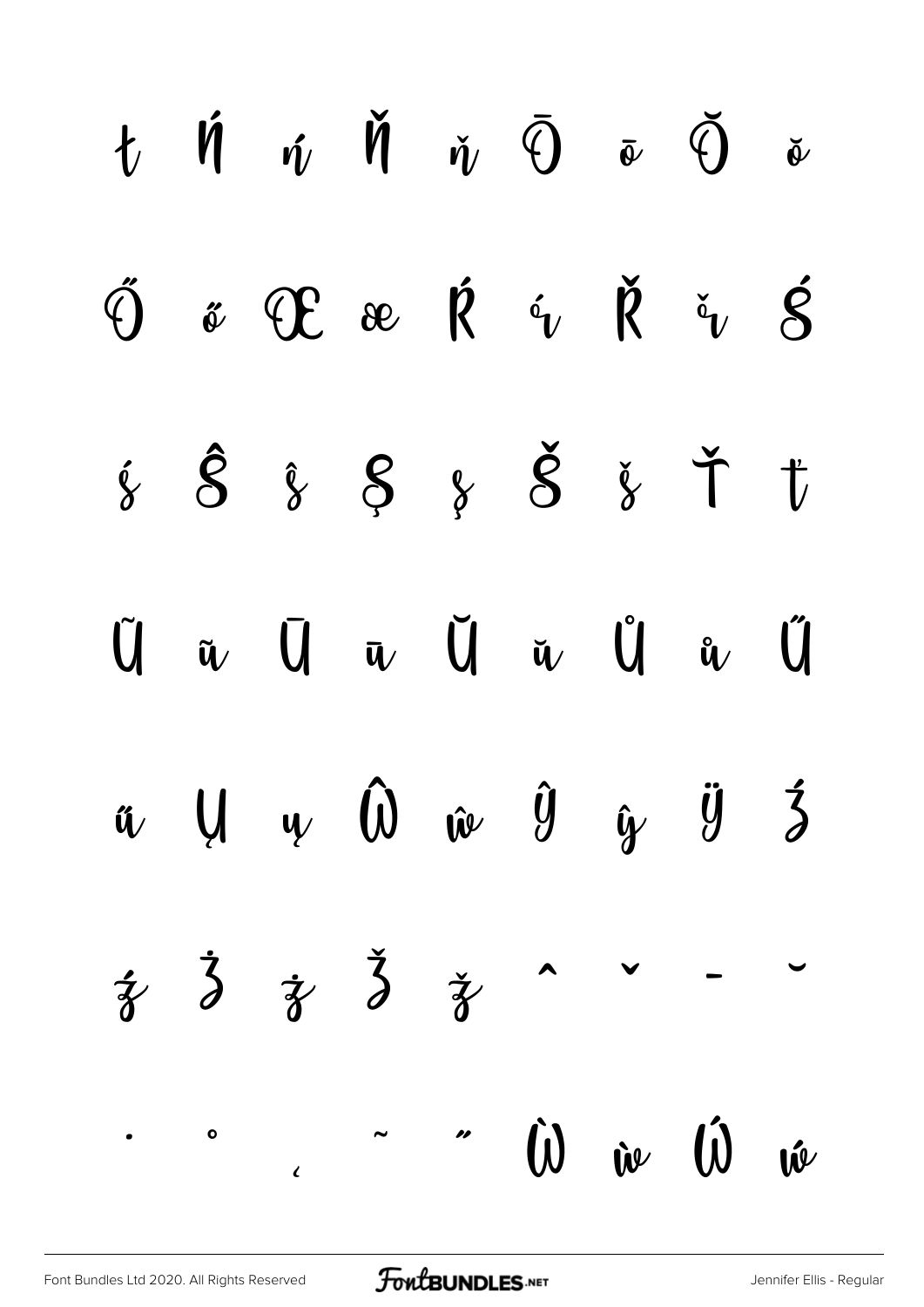|  |  |  | $\overrightarrow{w}$ $ \cdot$ , $\cdot$ , $\cdot$                |  |
|--|--|--|------------------------------------------------------------------|--|
|  |  |  |                                                                  |  |
|  |  |  | $f f m \pi \sum - \sqrt{\infty}$                                 |  |
|  |  |  | $\approx$ $\neq$ $\leq$ $\geq$ $\alpha$ $\alpha$ $\sim$ $\alpha$ |  |
|  |  |  | $-\alpha$ $\alpha$ $\alpha$ $\alpha$ $\beta$ $\beta$ $\beta$     |  |
|  |  |  | $h$ $h$ $h$ $v$ $v$ $c$ $-c$                                     |  |
|  |  |  | $\sim$ $\sim$ $\circ$ $\sim$ $d$ $d$ $\sim$ $d$                  |  |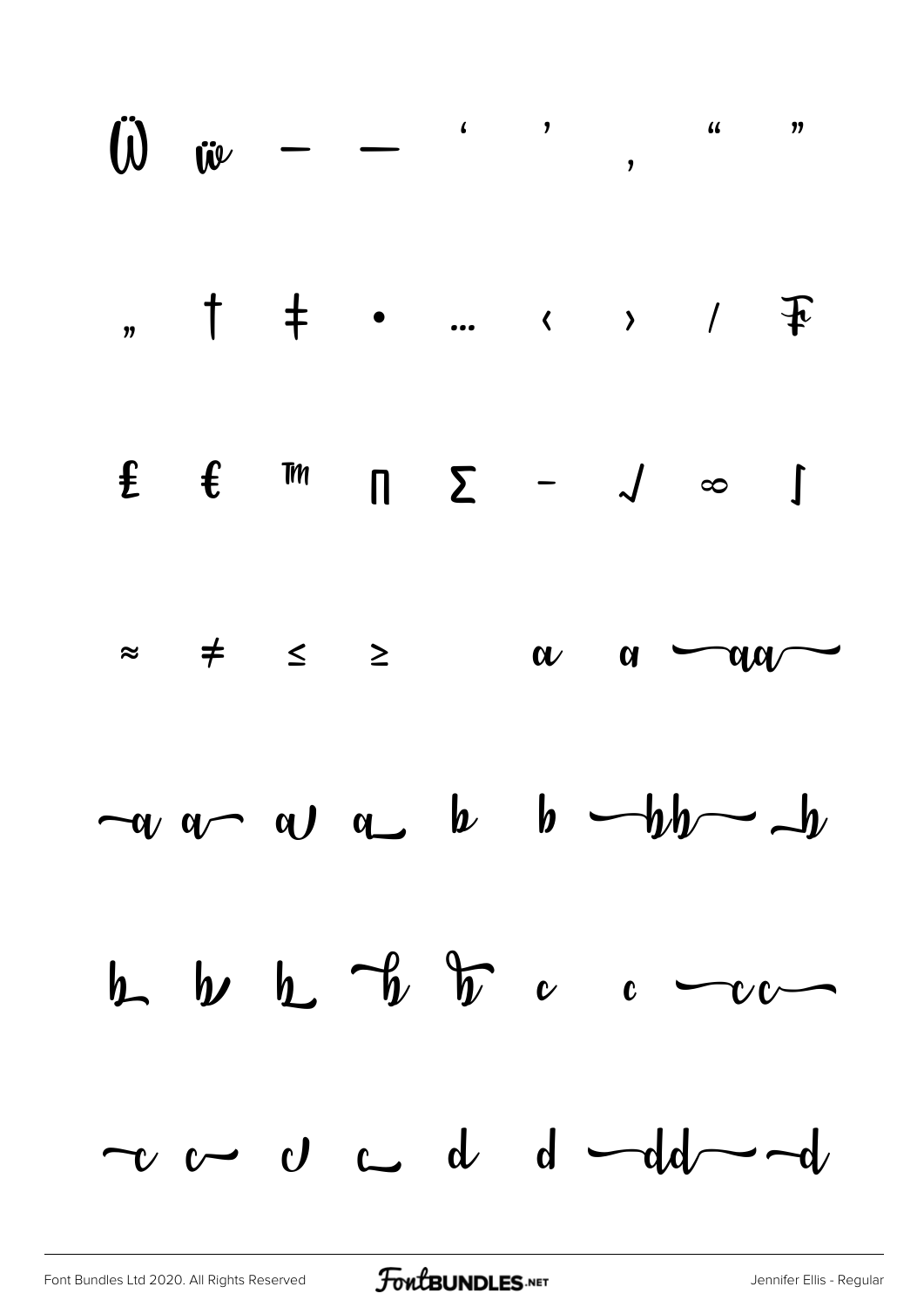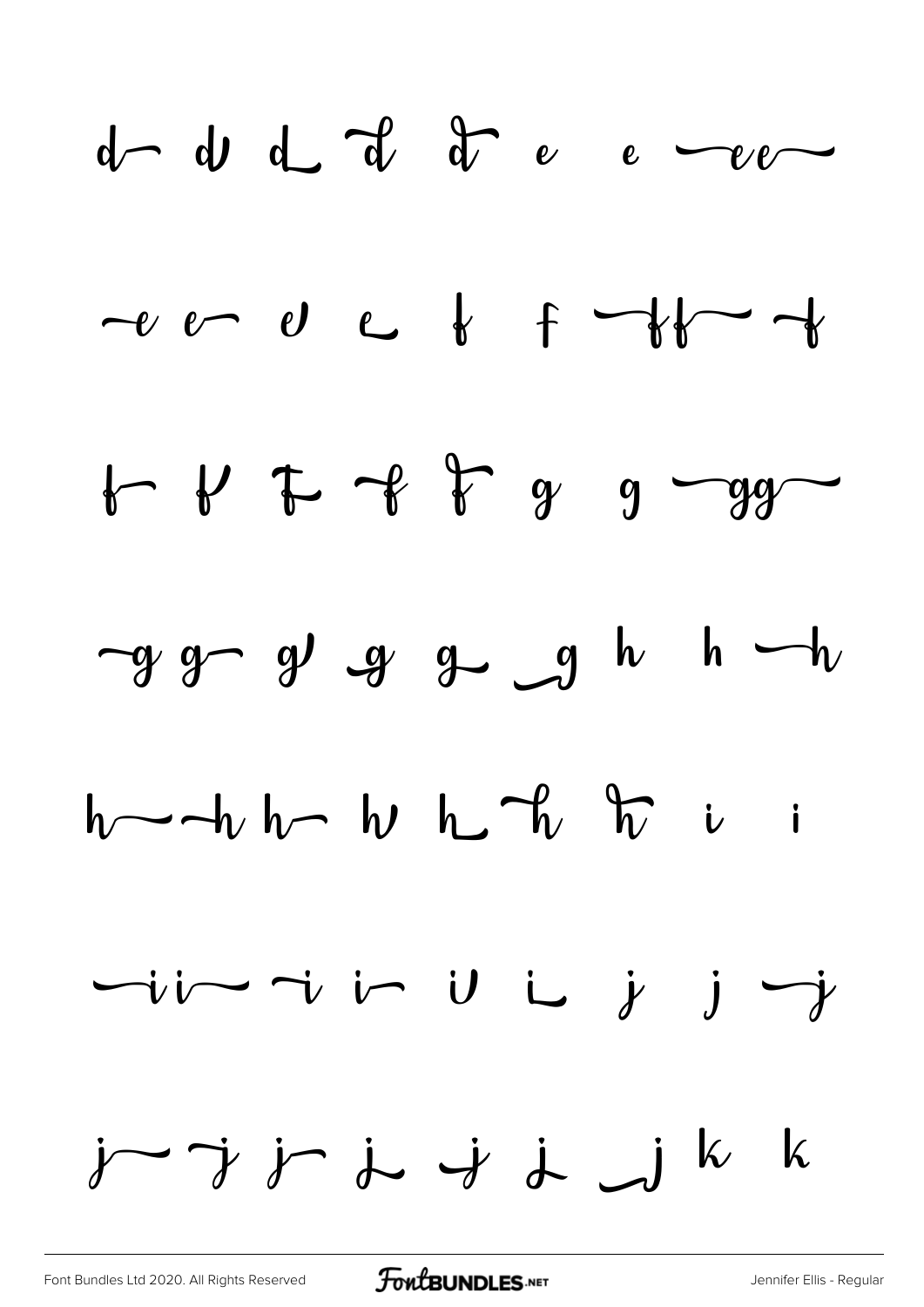$kk$  -  $k$  k  $k$  k  $k$  k  $k$  k









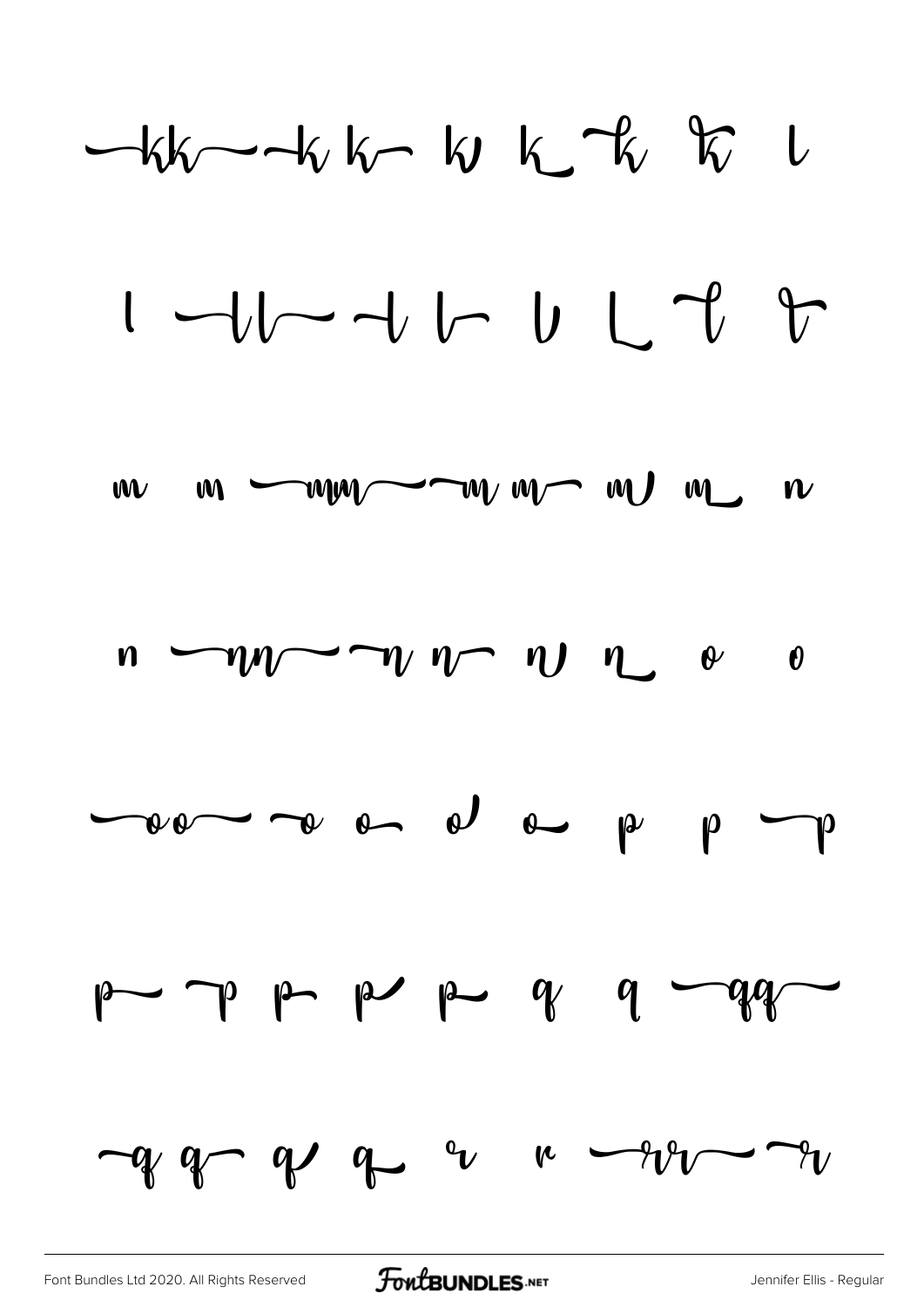